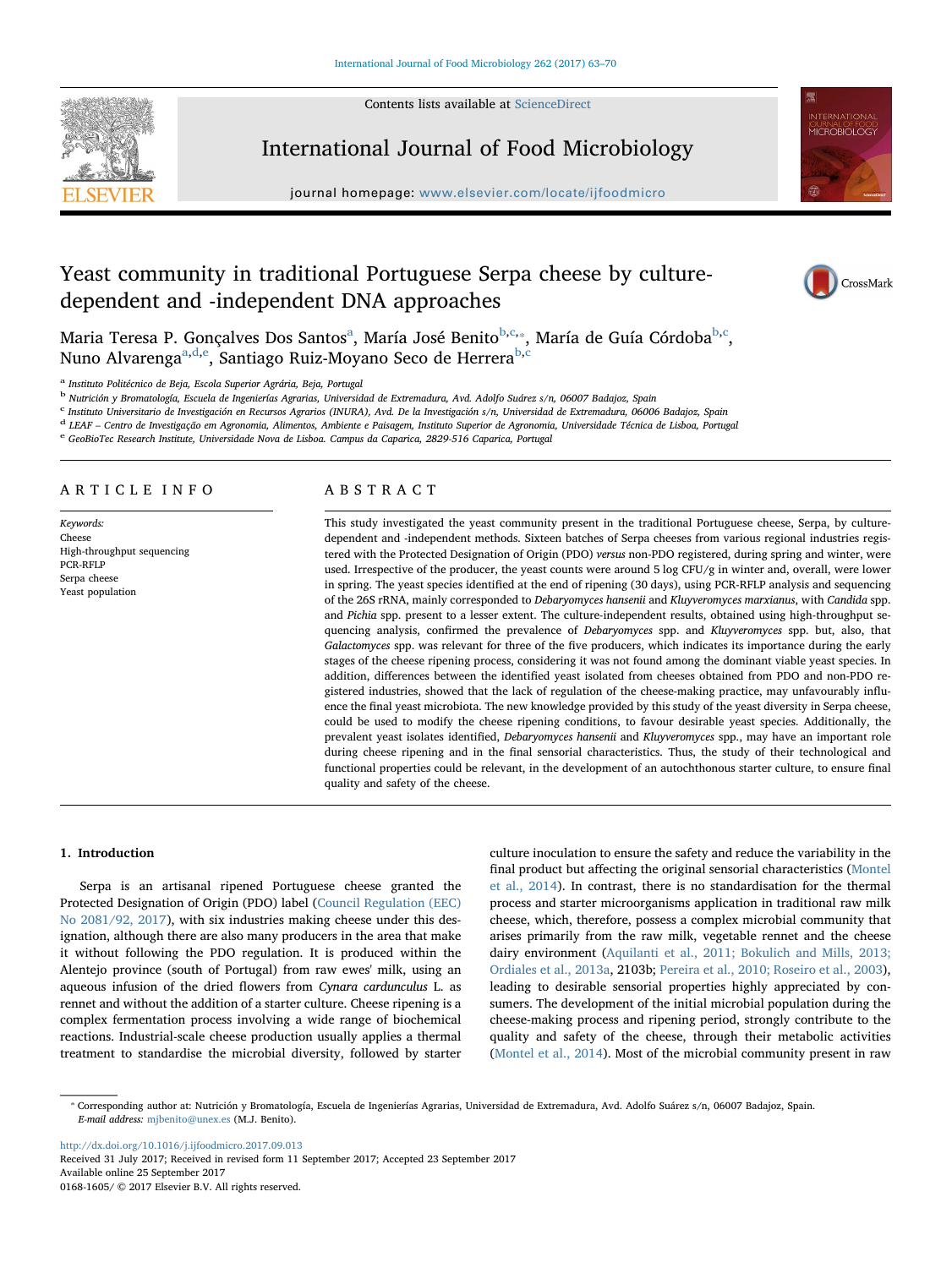milk are lactic acid bacteria (Lactococcus spp., Lactobacillus spp. and Enterococcus spp.) and their importance in cheese ripening is well recognised [\(Beresford et al., 2001\)](#page-6-2). Additionally, the yeast population is also important in raw milk [\(Delavenne et al., 2011; Quigley et al.,](#page-6-3) [2013\)](#page-6-3) and is associated with the secondary microbiota of diverse types of cheeses, where they play an important role during the ripening.

Artisanal cheeses possess a large assortment of yeast species, mainly belonging to the genera Debaryomyces, Geotrichum (= Galactomyces), Kluyveromyces, Candida, Pichia and Yarrowia [\(Banjara et al., 2015;](#page-6-4) [Binetti et al., 2013; Ceugniez et al., 2015; Padilla et al., 2014](#page-6-4)), although the prevalence of certain yeast species can be influenced by the type of cheese [\(Dugat-Bony et al., 2016\)](#page-6-5). Yeasts contribute to the cheese ripening by lactate consumption, alkaline metabolite formation, lactose fermentation, lipolysis, proteolysis, production of aromatic compounds and by their positive or negative interactions with other members of the microbial cheese community, which are important for the typical characteristics of cheese ([Jakobsen and Narvhus, 1996; Rossi et al.,](#page-7-2) [1997\)](#page-7-2). Conversely, yeasts can also cause cheese spoilage, by generating undesirable flavours, texture losses, excessive gas formation, acidity increase and brown surface discolourations ([Carreira et al., 1998;](#page-6-6) [Jakobsen and Narvhus, 1996; Liu and Tsao, 2009; Wyder et al., 1999](#page-6-6)).

Differences in artisanal cheese can be expected among producers, due to small differences in the cheese-making technology and slight variations in the chemical and microbial composition of the milk associated with the conditions of milk production, such as hygiene, geographical area, animal breed, season and the microbial population of the cheese-making environment [\(Alessandria et al., 2016; Bokulich and](#page-6-7) [Mills, 2013; Guiné et al., 2016\)](#page-6-7). Thus, considering the relevance of the microbial community, particularly, the fungi, on the organoleptic properties, as well as in the safety of cheese, the various genera and species present must be identified and quantified, to determine their influence on maturation, alteration or deterioration of cheese. A thorough microbial survey of similar cheeses, regarding their origin and production technology, as PDO and non-PDO cheeses, could be highly valuable for the dairy industry, as the PDO accreditation enables knowledge of the production technology and milk production conditions, to guarantee the quality of the product.

For several decades, the diverse composition of cheese fungi has been investigated by the application of conventional culture-dependent approaches combined with molecular tools based on the polymerase chain reaction (PCR) of the short non-coding ribosomal ITS regions (ITS I and ITS II), which are extremely variable spacers in both sequence and length that provide an excellent tool to differentiate between and within species, and the D1/D2 domain of the large subunit ribosomal RNA (LSU rRNA) ([Álvarez-Martín et al., 2007; Blackwood et al., 2003;](#page-6-8) [Tofalo et al., 2014\)](#page-6-8). However, the development of culture-independent molecular methods has changed the approach to study microbial communities during food fermentations processes. In particular, high-

throughput sequencing (HTS) technology, has revolutionised the study of microbial ecosystems [\(De Filippis et al., 2017\)](#page-6-9). HTS enables comprehensive microbial surveys, with detection sensitivities and throughputs several orders of magnitude greater than earlier molecular techniques ([Bokulich and Mills, 2013\)](#page-6-10). Among HTS possibilities, PCR amplification and sequencing of universally conserved DNA fragments, typically the ITS gene in fungi, is the most common approach exploited in food microbiology ecology studies [\(De Filippis et al., 2017](#page-6-9)). The advantages of this HTS approach, are its superior sequence coverage (live and dead cells throughout the process) and lower sequencing cost, however, it is restricted by primer amplification bias and by short read length, which results in a lower taxonomic resolution [\(Bokulich and](#page-6-11) [Mills, 2012\)](#page-6-11). Culture-dependent and -independent molecular biology techniques are complementary rather than contradictory. Thus, an indepth study of the fungal diversity involved in the cheese maturation process by combining these approaches, may contribute to better understand the metabolic activities of this microbial community and their possible interactions with other members, to establish strategies to control the microbial population.

Most of the studies of microbial ecology using HTS technologies in cheese have addressed bacterial communities, whereas, scarce have investigated the fungal ecology, despite the relevance of yeasts during cheese ripening ([Bokulich and Mills, 2013; Ceugniez et al., 2017; De](#page-6-10) [Filippis et al., 2017; Stellato et al., 2015; Wolfe et al., 2014](#page-6-10)). Although Serpa cheese is highly valued for its sensorial characteristics, little is known about its yeast diversity. In this context, the present study aimed to compare the yeast community in Serpa cheese with a PDO label with similar non-PDO registered cheeses of the area, by culture-dependent and -independent methods.

### 2. Materials and methods

### 2.1. Serpa cheese samples

Samples were taken from the core of ripened cheeses (30-days-old) produced by five different dairy industries located in the geographical area of production. Three industries, identified as A, C and G, belonged to PDO "Queijo Serpa", while the non-PDO registered industries were designated V and B. Two different batches and seasons, winter and spring, were analysed for the PDO industries, whereas only samples produced in winter were considered for the non-PDO industries ([Table 1\)](#page-1-0). Each assay was performed in three different cheeses by batch  $(n = 48)$ , making each determination in triplicate.

### 2.2. Physicochemical analysis

The moisture content of the samples was determined by dehydration at 104 °C to a constant weight, according to the official method of

<span id="page-1-0"></span>Table 1

Mean values of pH, moisture, water activity  $(a_w)$  and yeast counts (log CFU/g) in the core of cheese samples.

| Serpa cheese |                          |             | Physicochemical parameters                                                                   | Yeast count                                                                 |                                                                       |                                                                                         |
|--------------|--------------------------|-------------|----------------------------------------------------------------------------------------------|-----------------------------------------------------------------------------|-----------------------------------------------------------------------|-----------------------------------------------------------------------------------------|
| Season       | <b>PDO</b><br>registered | Industries  | pH<br>Mean $\pm$ SD*                                                                         | Moisture (%)<br>Mean $\pm$ SD                                               | $a_w$<br>Mean $\pm$ SD                                                | $(\log CFU/g)$<br>Mean $\pm$ SD                                                         |
| Winter       | Yes                      | A<br>C<br>G | $5.08 \pm 0.09^{\circ}$<br>$5.03 \pm 0.03^{\circ}$<br>4,95 $\pm$ 0.01 <sup>a</sup>           | $48.76 \pm 0.62^{\circ}$<br>$47.71 \pm 1.53^{ab}$<br>$47.21 \pm 0.96^{a,b}$ | $0.96 \pm 0.02^{\circ}$<br>$0.98 \pm 0.01^a$<br>$0.97 + 0.03^{\circ}$ | 5.66 $\pm$ 0.11 <sup>d</sup><br>$5.81 \pm 0.45^{\circ}$<br>$4.62 \pm 0.20^{\circ}$      |
|              | No                       | V<br>B      | 5.49 $\pm$ 0.04 <sup>c</sup><br>$5.02 \pm 0.09^{\rm a}$                                      | 39.10 $\pm$ 1.34 <sup>c</sup><br>$51.90 \pm 0.99^{\mathrm{d}}$              | $0.90 \pm 0.03^b$<br>$0.96 \pm 0.01^a$                                | 4.44 $\pm$ 0.79 <sup>b,c</sup><br>$4.20 \pm 0.19^{\rm b}$                               |
| Spring       | Yes                      | A<br>C<br>G | 5.48 $\pm$ 0.04 <sup>c</sup><br>4.99 $\pm$ 0.16 <sup>a</sup><br>5.36 $\pm$ 0.10 <sup>b</sup> | $47.25 \pm 1.37^{ab}$<br>$45.02 \pm 3.69^{\circ}$<br>$46.60 \pm 1.17^{ab}$  | $0.98 \pm 0.01^a$<br>$0.98 \pm 0.01^a$<br>$0.98 \pm 0.01^a$           | $2.55 \pm 0.63^{\circ}$<br>3.93 $\pm$ 0.27 <sup>b</sup><br>5,80 $\pm$ 0.10 <sup>d</sup> |
| P values     |                          |             | 0.000                                                                                        | 0.038                                                                       | 0.046                                                                 | 0.000                                                                                   |

a,b,c<sub>For</sub> a given determination (column), values with a different superscript number are significantly different ( $P < 0.05$ ).

\*SD: standard deviation.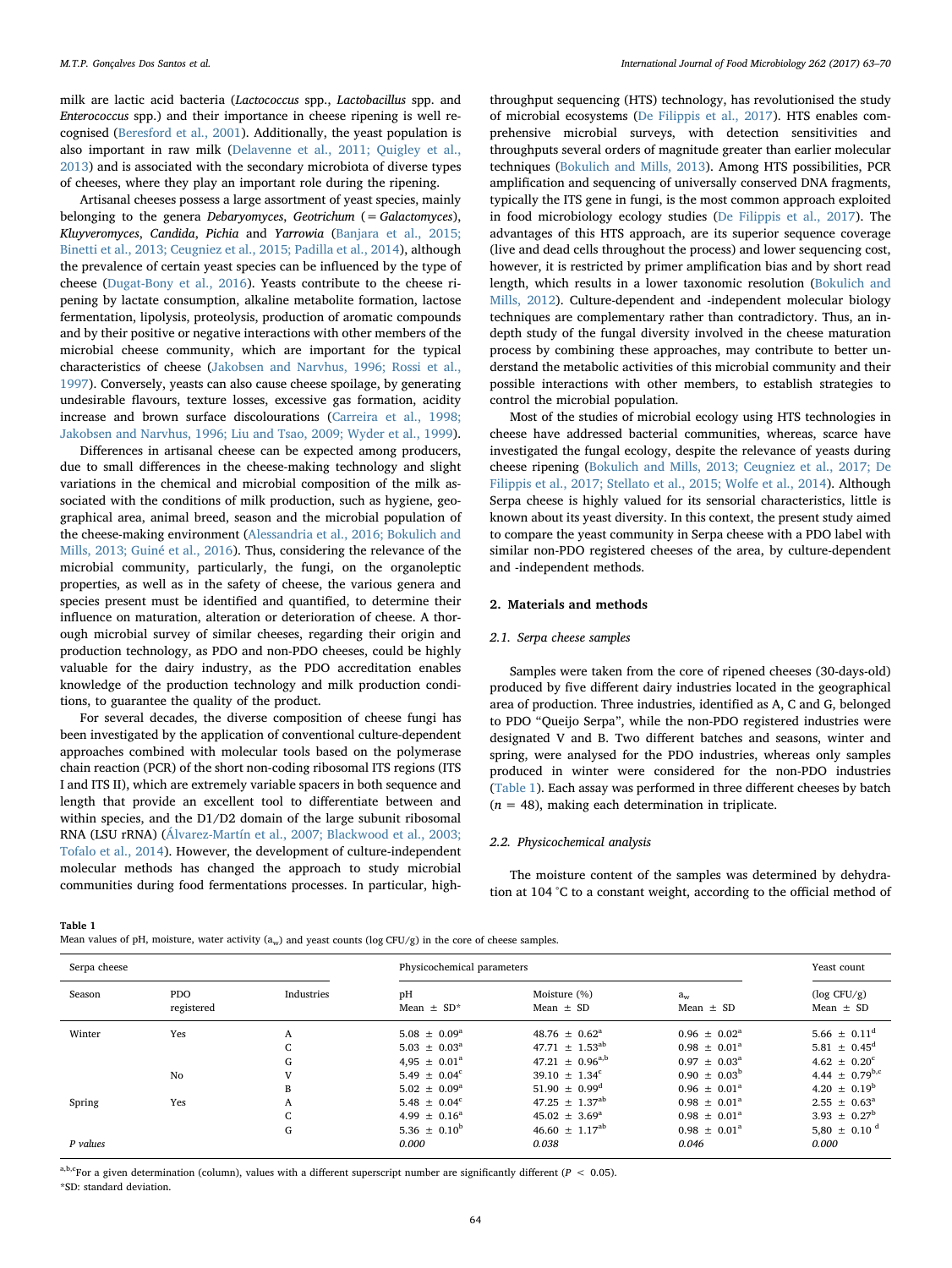the International Organisation for Standardisation ([ISO Norm R-1442.,](#page-7-3) [1979\)](#page-7-3). The water activity ( $a_w$ ) was determined using a GBZ FA-St/1 apparatus (Scientific Instruments, Romans-sur-Isère, France). The pH was measured using a Crison mod. 2002 pH meter (Crison Instruments, Barcelona, Spain).

### 2.3. Yeast counts and identification

For yeast counts, 10 g of each cheese sample was aseptically placed into a sterile plastic pouch with 90 mL of 1% peptone water (Pronadisa, Alcobendas, Madrid, Spain), followed by homogenisation for 120 s in a stomacher (Lab Blender 400, Seward Medical, London, UK). The cheese homogenates were serially diluted and aliquots from each dilution were inoculated on rose bengal chloramphenicol agar plates (RBC; Oxoid, Hampshire, UK). The enumeration was performed after incubation at 25 °C for 72 h.

## 2.3.1. PCR-RFLP analysis of the ribosomal internal transcribed spacers (ITS)

Ten colonies from each agar plate containing the highest dilutions were isolated at random, on RBC agar (Oxoid) and finally grown in 5 mL of yeast extract peptone dextrose broth (YPD, Pronadisa) at 25 °C for 24 h and stored at −80 °C in 25% glycerol, until they were sufficiently grown to allow species identification.

Genomic DNA of the pure isolates was obtained by centrifugation (10,000 g for 5 min at 4 °C) of 1 mL of 24 h culture in YPD broth. The supernatant was discarded. The cell pellet was ground with a motordriven pestle in 0.6 mL of hot (65 °C) extraction buffer (50 mM Tris-HCl, pH 8; 50 mM EDTA; 3% SDS; 1% β-mercaptoethanol) at 65 °C. Then, 50 μL proteinase K (10 μg/mL) was added, followed by incubation at 65 °C for 1 h, cooling on ice and, finally, extraction with phenol–chloroform–isoamyl alcohol (25:24:1). This suspension was centrifuged at  $3000 g$  for 5 min. The upper phase, containing DNA, was washed with phenol–chloroform–isoamyl alcohol (25:24:1), transferred to a 1.5-mL centrifuge tube and precipitated by addition of 3 M sodium acetate to a final concentration of  $10\%$  ( $w/v$ ) and two volumes of cold ethanol. Then, the tubes were mixed gently by inversion and overnight incubate at  $-20$  °C. After centrifugation, the pellet was washed with ethanol (70% w/v), dried under vacuum at 37 °C, and suspended in 50 μL of sterile water. Finally, the DNA was incubated with 20 μL of RNAse A (10 μg/mL) at 37 °C for 30 min.

Afterwards, yeast isolates were identified by PCR-RFLP of the ITS1- 5.8S rRNA-ITS2 region, using the restriction enzymes TaqI, Sau3AI, DdeI and HaeIII (Thermo Fisher Scientific, Waltham, MA, USA), as previously described ([Gallardo et al., 2014\)](#page-6-12). The resulting fragments were separated on 1.5% agarose gels and PCR fragment sizes were estimated by comparison with the GeneRuler 100 bp DNA Ladder (Thermo Fisher Scientific), using GeneTools image analysis software (SynGene, Cambridge, UK). [Fig. 1](#page-2-0). show an example of PCR-RFLP profiles obtained after digestion with enzymes TaqI and Sau3 AI. The fragment profiles obtained were grouped into operational taxonomic units (OTUs).

### 2.3.2. Sequencing analysis of the 26S rRNA region

Five representative isolates of each OTU were identified to the species level, by sequencing the D1/D2 domain of the 26S LSU rRNA, using the primers NL1 (5′-GCATATCAATAAGCGGAGGAAAAG-3′) and NL4 (5′-GGTCCGTGTTTCAAGACGG-3′) ([O'Donnell, 1993\)](#page-7-4), according to the PCR conditions described by [Gallardo et al. \(2014\)](#page-6-12). The PCR products were purified with NucleoSpin Gel and PCR Clean-up kit (Macherey-Nagel, Düren, Germany), sequenced by the Facility of Applied Bioscience Techniques (STAB) at the University of Extremadura (Badajoz, Spain) and edited with BioEdit software v7.2.5 [\(http://www.](http://www.mbio.ncsu.edu/BioEdit/BioEdit.html) [mbio.ncsu.edu/BioEdit/BioEdit.html](http://www.mbio.ncsu.edu/BioEdit/BioEdit.html)). The sequences were compared with the EMBL/GenBank database, using the BLAST algorithm. The taxonomic isolate identification was confirmed, based on the highest

<span id="page-2-0"></span>

Fig. 1. Restriction profiles of ITS1-5.8S rRNA-ITS2 region with enzyme TaqI of D. hansenii profile T1 (lane 1) and K. lactis/marxianus profile T3 (lane2) and with enzyme Sau 3AI of K. lactis/marxianus profile S2 (lane 3), Cryptococcus oeirensis profile S10 (lane 4) and D. hansenii profile S1 (lane 5). Lanes M correspond to the GeneRuler 100 bp DNA Ladder (Thermo Fisher Scientific) from 100 bp to 1000 bp.

identity score (highest sequence homology).

### 2.4. Identification of fungal community by HTS of the ITS rRNA gene

Cheese (5 g) was homogenised in 45 mL of 2% trisodium citrate buffer (VWR, Dublin, Ireland). A 5-mL aliquot of the homogenate was centrifuged at 10000 g for 5 min and the supernatant discarded. The cell pellet was suspended in lysis buffer and disrupted with 400−600 μm silica grinding beads in 1600 MiniG® (SPEX SamplePrep, Metuchen, NJ) at 1500 rpm for 2 min, followed by enzymatic lysis with lysozyme (1 mg/mL), mutanolysin (50 U/mL) and proteinase K (800 μg/mL) at 55 °C for 1 h, as previously described [\(Quigley et al.,](#page-7-5) [2011\)](#page-7-5). Next, the DNA was extracted using a PowerFood Microbial DNA Isolation kit (MoBio Laboratories Inc., Carlsbad, CA, USA).

The genomic DNA was amplified for the hypervariable ITS region with specific primers and further reamplified in a limited-cycle PCR reaction, to add a sequencing adapter and dual-indexed barcodes. The initial PCR reactions were performed for each sample using 2X KAPA HiFi HotStart ReadyMix, 0.2 μM of a pool of forward primers: ITS3NGS1\_F 5′- CATCGATGAAGAACGCAG-3′, ITS3NGS2\_F 5′-CAACGATGAAGAACGC AG-3′, ITS3NGS3\_F 5′-CACCGATGAAGAACGCAG-3′, ITS3NGS4\_F 5′- CATCGATGAAGAACGTAG-3′, ITS3NGS5\_F 5′-CATCGATGAAGAACGTGG-3′, and ITS3NGS10\_F 5′-CATCGATGAAGAACGCTG-3′ and reverse primer ITS3NGS001\_R 5′-TCCTSCGCTTATTGATATGC-3′ [\(Tedersoo et al., 2014\)](#page-7-6) and 12.5 ng of template DNA. in a total volume of 25 μL. The PCR conditions involved denaturation at 95 °C for 3 min, followed by 30 cycles at 98 °C for 20 s, 65 °C for 30 s and 72 °C for 30 s and a final extension at 72 °C for 5 min. Negative controls were included for all amplification reactions. Second PCR reactions added the indices and sequencing adapters to both ends of the amplified target region, by the use of 2X KAPA HiFi HotStart ReadyMix, 5 μL of each index (i7 and i5) (Nextera XT Index kit, Illumina, San Diego, CA) and 5 μL of the first PCR product, in a total volume of 50 μL. The PCR conditions involved a 95 °C denaturation for 3 min, followed by 8 cycles at 95 °C for 30 s, 55 °C for 30 s, 72 °C for 30 s and a final extension at 72 °C for 5 min. The amplicons were quantified by fluorimetry with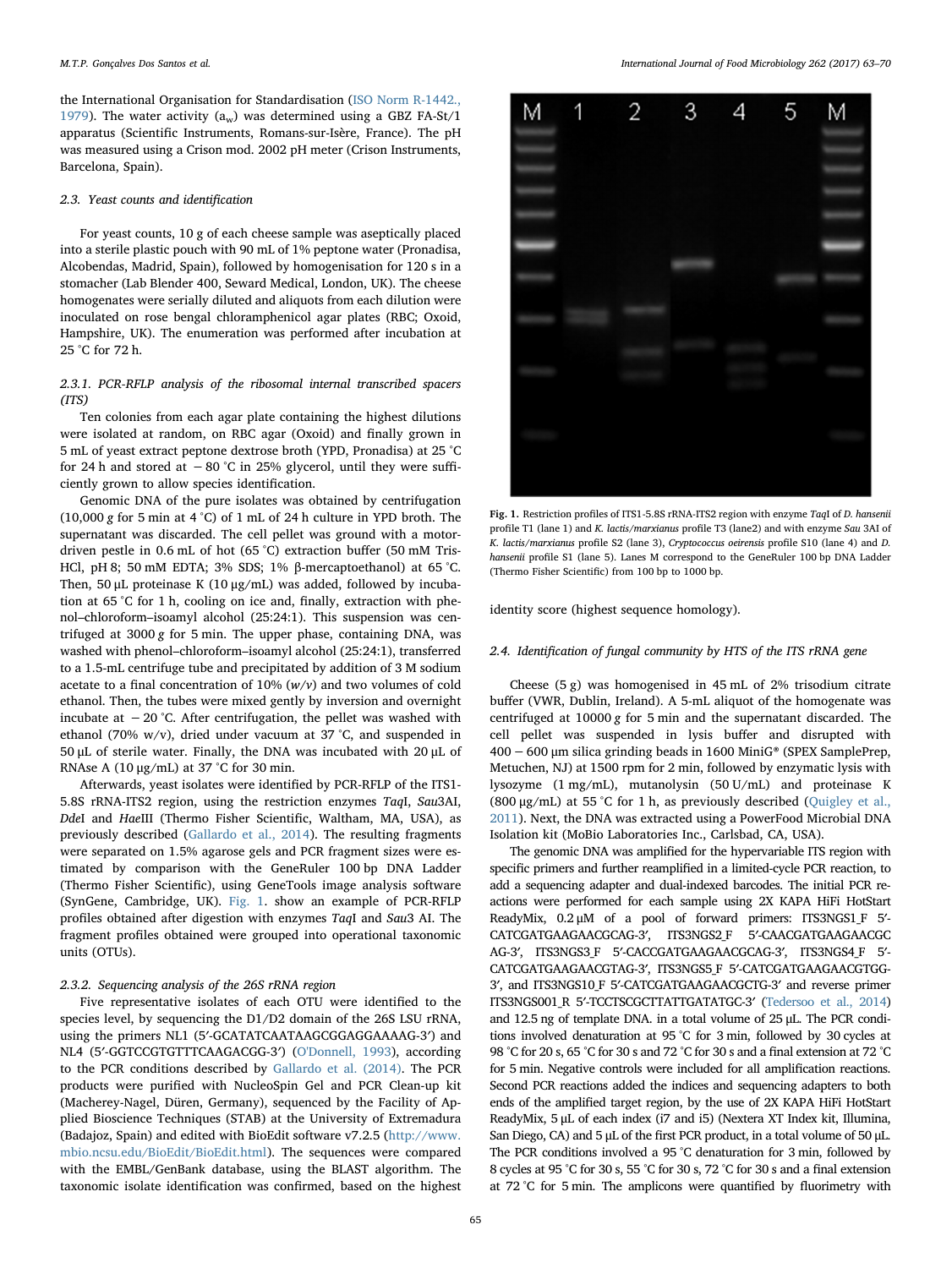### <span id="page-3-0"></span>Table 2

Restriction band profile of ITS1-5.8S rRNA-ITS2 with the various restriction enzymes.

| Dde I <sup>a</sup> |                     | Hae III <sup>a</sup> |                     | Sau 3AI <sup>a</sup> |                       | Taq $I^a$       |                     |
|--------------------|---------------------|----------------------|---------------------|----------------------|-----------------------|-----------------|---------------------|
| Profile            | PCR RFLP bands (bp) | Profile              | PCR RFLP bands (bp) | Profile              | PCR RFLP bands (bp)   | Profile         | PCR RFLP bands (bp) |
| D1                 | $462 + 216$         | H1                   | $421 + 176 + 81$    | S <sub>1</sub>       | $397 + 221$           | T <sub>1</sub>  | $319 + 300$         |
| D <sub>2</sub>     | $587 + 171$         | H <sub>2</sub>       | $646 + 112$         | S <sub>2</sub>       | $448 + 250$           | T <sub>2</sub>  | $300 + 211 + 108$   |
| D <sub>3</sub>     | $301 + 199 + 155$   | H <sub>3</sub>       | $628 + 113$         | S <sub>3</sub>       | $390 + 215$           | T <sub>3</sub>  | $329 + 235 + 192$   |
| D <sub>4</sub>     | 453                 | H <sub>4</sub>       | 453                 | S <sub>4</sub>       | $246 + 107$           | T <sub>4</sub>  | $312 + 294$         |
| D <sub>5</sub>     | 557                 | H <sub>5</sub>       | $400 + 143$         | S <sub>5</sub>       | $325 + 172$           | <b>T5</b>       | $267 + 186$         |
| D <sub>6</sub>     | 514                 | H <sub>6</sub>       | $390 + 124$         | S <sub>6</sub>       | $350 + 104$           | T <sub>6</sub>  | $251 + 191$         |
| D7                 | $288 + 183$         | H7                   | $366 + 70$          | S7                   | $301 + 101$           | T7              | $209 + 183$         |
| D <sub>8</sub>     | $521 + 160$         | H <sub>8</sub>       | $422 + 91$          | S8                   | $272 + 101$           | T <sub>8</sub>  | $188 + 177$         |
| D <sub>9</sub>     | 405                 | H <sub>9</sub>       | $540 + 86$          | S <sub>9</sub>       | $363 + 125$           | T <sub>9</sub>  | $228 + 144$         |
| D <sub>10</sub>    | $539 + 65$          | H <sub>10</sub>      | 405                 | S <sub>10</sub>      | $239 + 206 + 175$     | T <sub>10</sub> | $367 + 255$         |
| D11                | $336 + 130$         | H11                  | $381 + 144 + 79$    | S <sub>11</sub>      | $144 + 112 + 82 + 67$ | T11             | $237 + 168$         |
| D <sub>12</sub>    | 493                 | H12                  | $358 + 90 + 72$     | S <sub>12</sub>      | $229 + 163 + 152$     | T <sub>12</sub> | $303 + 301$         |
|                    |                     | H13                  | 493                 | S13                  | $280 + 129$           | T <sub>13</sub> | $208 + 115 + 81$    |
|                    |                     |                      |                     | S14                  | $298 + 119$           | T14             | $295 + 198$         |

<span id="page-3-1"></span><sup>a</sup> By columns, letters with a different number indicate different sizes of PCR RFLP bands, or different restriction profiles.

PicoGreen dsDNA Quantitation kit (Invitrogen, Life Technologies, Carlsbad, California, USA), pooled at equimolar concentrations and pair-end sequenced with MiSeq® V3 chemistry, according to the manufacturer's instructions (Illumina, San Diego, CA, USA) at Genoinseq (Cantanhede, Portugal).

Sequenced reads were demultiplexed automatically by the Illumina® MiSeq® sequencer, using the CASAVA package (Illumina, San Diego, CA, USA) and quality-filtered with PRINSEQ software ([Schmieder and Edwards, 2011](#page-7-7)), using the following parameters: 1) bases with average quality lower than Q25 in a window of 5 bases were trimmed, and 2) reads with < 150 bases were discarded. The forward and reverse reads were merged by overlapping paired-end reads, using the AdapterRemoval v2.1.5 software ([Schubert et al., 2016](#page-7-8)) with default parameters. The QIIME package v1.8.0 ([Caporaso et al., 2010](#page-6-13)) was used for OTU generation, taxonomic identification, sample diversity and richness indices calculation. Sample identifications were assigned to the merged reads and converted to FASTA format (split\_libraries\_fastq.py, QIIME). Chimeric merged reads were detected and removed, using UCHIME [\(Edgar et al., 2011\)](#page-6-14) against UNITE/QIIME ITS v12.11 database [\(Abarenkov et al., 2010\)](#page-6-15) (script identify\_chimeric\_seqs.py, QIIME). The OTUs were selected at 97% similarity threshold, using the open reference strategy. First, merged reads were pre-filtered by removing sequences with a similarity lower than 60%, against the UNITE/QIIME ITS v12.11 database [\(Abarenkov et al.,](#page-6-15) [2010\)](#page-6-15). The remaining merged reads were then clustered at 97% similarity against the same databases listed above. Merged reads that did not cluster in the previous step, were de novo clustered into OTUs at 97% similarity. A representative sequence of each OTU was then selected for taxonomy assignment (pick\_rep\_set.py, assign\_taxonomy.py; QIIME).

### 2.5. Statistical analyses

SPSS for Windows 21.0 (SPSS Inc. Chicago, IL, USA) was used. The physicochemical data were analysed by a one-way analysis of variance (ANOVA), and a three-way ANOVA was used for the microbiological data. The means were separated by Tukey's honestly significant difference test.

### 3. Results and discussion

### 3.1. Physicochemical changes and yeast counts

The cheese samples had a pH range between 4.95−5.49. These pH data concur with those reported for other soft body cheeses ([Alvarenga](#page-6-16) [et al., 2008; Ordiales et al., 2013a](#page-6-16)). At 30 days, the moisture content of the cheeses ranged from 45.02 − 48.76%, while the  $a_w$  values were around 0.90−0.98. Among the samples, those from industry V, non-PDO registered, showed the highest pH value and a significantly lower  $a_w$  and moisture ( $P < 0.05$ ) ([Table 1\)](#page-1-0). Overall, these results agree with the findings presented by [Roseiro et al. \(2003\)](#page-7-9) in Serpa Portuguese cheese made using a semi-industrial process.

The mean RBC yeast counts ranged between 4.24−5.66 log CFU/g in the winter, with non-PDO producers having the lowest mean values. In spring, the counts for producers A and C were significantly lower than in the winter season, whereas samples from producer G showed a contrary tendency [\(Table 1\)](#page-1-0). The observed counts in the core of the cheese at the end of the process (30 days) were slightly higher than that reported by other authors in similar types of cheeses at around 30 days of ripening ([Ordiales et al., 2013a; Tavaria and Malcata, 1998](#page-7-10)). Moreover, the differences in the yeast counts in the final cheese between producers and seasons are expected, due to several factors, such as the initial population of the raw materials, the hygiene practices during the cheese-making process and the industry environment, which have a strong influence on the final cheese fungal populations ([Bokulich](#page-6-10) [and Mills, 2013; Ordiales et al., 2013a, 2013b; Quigley et al., 2013](#page-6-10)).

### 3.2. Culture-dependent identifications by PCR-RFLP analysis of ITS region

The isolates from the RBC plates were further investigated for their identification at the species level [\(Table 2\)](#page-3-0). The 471 yeast isolates from the core cheese samples were grouped by PCR-RFLP analysis of the ITS1-5.8S rRNA-ITS2 and identified by subsequent sequencing of the 26S LSU rRNA D1/D2 domains. This provided a guide to the prevalence of live yeast in the final cheeses from different industries and seasons.

Based on the molecular identification of the ITS region by RFLP, the endonucleases DdeI, HaeIII, Sau3AI and TaqI showed different results in the restriction analyses [\(Table 2](#page-3-0)). Twelve different restriction profiles were obtained with DdeI (D1 − D12), while thirteen were observed with HaeIII (H1−H13) and fourteen with Sau3AI (S1−S14) and TaqI (T1−T14). The high numbers of restriction profiles obtained and the different sizes of the PCR products from the ITS region, means a wide diversity of yeast species exist in Serpa cheese ([Tables 2 and 3\)](#page-3-0). The combination of restriction analyses using these four enzymes, allowed separation of 471 isolates into seventeen different OTUs. The sequencing of the 26S LSU rRNA and BLAST sequence comparison of representatives isolates from each OTU obtained by PCR-RFLP, allowed their identification at the species level [\(Table 3](#page-4-0)). The PCR-RFLP profiles P1, P2, P3 and P4, contained the majority of the isolates, approximately 71.1%, which belonged to Debaryomyces hansenii (OTUs 1 and 2), Kluyveromyces lactis and Kluyveromyces marxianus, respectively. The remaining 28.9% of the total isolates comprised twelve different species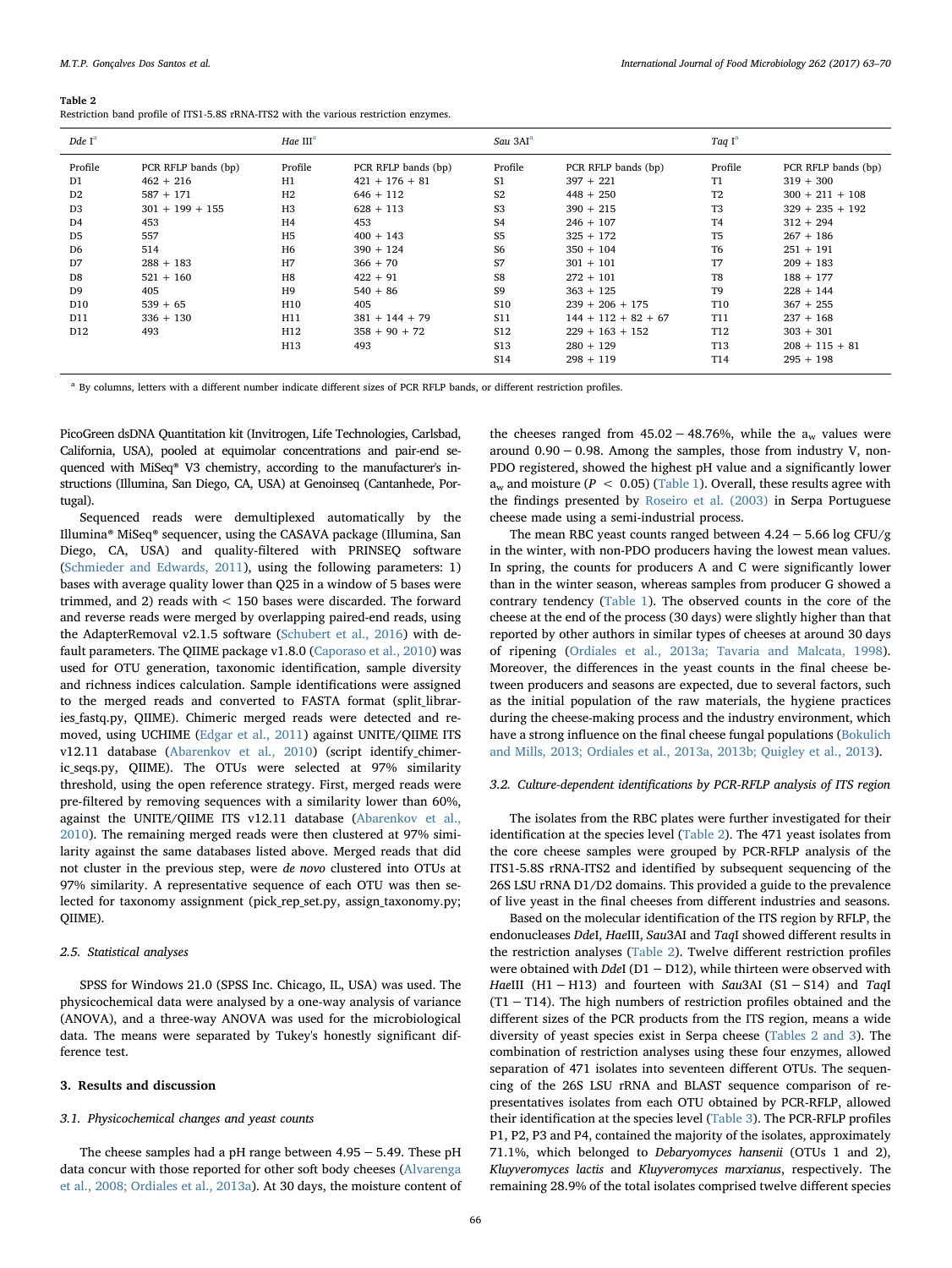#### <span id="page-4-0"></span>Table 3

Identification of the yeast isolated from Serpa cheese samples by a culture-dependent method.

|                          |               |                      | Restriction analysis of ITS1-5.8S rRNA-ITS2 |                     |                     | Identification    |                         |                   |                  |
|--------------------------|---------------|----------------------|---------------------------------------------|---------------------|---------------------|-------------------|-------------------------|-------------------|------------------|
| PCR-RFLP profiles (OTUs) | % of isolates | PCR ITS<br>size (bp) | DdeI <sup>a</sup>                           | HaeIII <sup>a</sup> | Sau3AI <sup>a</sup> | TaqI <sup>a</sup> | 26S rRNA sequencing     | Accession numbers | % identification |
| P1                       | 30.5          | 678                  | D <sub>1</sub>                              | H1                  | S <sub>1</sub>      | T1                | Debaryomyces hansenii   | KY107562.1        | 100%             |
| P <sub>2</sub>           | 5.3           | 678                  | D <sub>1</sub>                              | H1                  | S <sub>1</sub>      | T <sub>2</sub>    | Debaryomyces hansenii   | KY107562.1        | 100%             |
| P <sub>3</sub>           | 18.7          | 756                  | D <sub>2</sub>                              | H2                  | S <sub>2</sub>      | T <sub>3</sub>    | Kluyveromyces lactis    | KY108048.1        | 100%             |
| P <sub>4</sub>           | 16.6          | 756                  | D <sub>2</sub>                              | H <sub>3</sub>      | S <sub>2</sub>      | T <sub>3</sub>    | Kluyveromyces marxianus | KY108098.1        | 100%             |
| P <sub>5</sub>           | 9.1           | 665                  | D <sub>3</sub>                              | H1                  | S <sub>3</sub>      | T <sub>4</sub>    | Candida zeylanoides     | KY106915.1        | 100%             |
| P <sub>6</sub>           | 1.9           | 453                  | D <sub>4</sub>                              | H <sub>4</sub>      | S <sub>4</sub>      | T <sub>5</sub>    | Candida pararugosa      | HE660073.1        | 100%             |
| P7                       | 1.9           | 557                  | D <sub>5</sub>                              | H <sub>5</sub>      | S <sub>5</sub>      | T <sub>6</sub>    | Candida parapsilosis    | KY106676.1        | 100%             |
| P8                       | 1.3           | 514                  | D <sub>6</sub>                              | H <sub>6</sub>      | S <sub>6</sub>      | T7                | Candida cabralensis     | NG 055163.1       | 99%              |
| P <sub>9</sub>           | 4.4           | 470                  | D7                                          | H7                  | S7                  | T8                | Pichia fermentans       | KY108815.1        | 100%             |
| P <sub>10</sub>          | 1.3           | 470                  | D7                                          | H <sub>7</sub>      | S <sub>8</sub>      | T8                | Pichia fermentans       | KY108815.1        | 100%             |
| P11                      | 1.3           | 551                  | D <sub>5</sub>                              | H8                  | S <sub>9</sub>      | T <sub>9</sub>    | Pichia kudriavzevii     | KY108855.1        | 100%             |
| P <sub>12</sub>          | 3.2           | 681                  | D <sub>8</sub>                              | H <sub>9</sub>      | S <sub>10</sub>     | T <sub>10</sub>   | Cryptococcus oeirensis  | AF181519.1        | 100%             |
| P14                      | 1.9           | 405                  | D <sub>9</sub>                              | H10                 | S11                 | T11               | Yarrowia lipolytica     | KY110199.1        | 100%             |
| P15                      | 0.6           | 604                  | D <sub>10</sub>                             | H11                 | S12                 | T <sub>12</sub>   | Cyberlindnera jadinii   | KC844835.1        | 100%             |
| P <sub>16</sub>          | 1.3           | 520                  | D11                                         | H12                 | S <sub>13</sub>     | T <sub>13</sub>   | Moniliella suaveolens   | LC004102.1        | 100%             |
| P17                      | 0.6           | 493                  | D <sub>12</sub>                             | H13                 | S14                 | T14               | Magnusiomyces capitatus | NG 055400.1       | 100%             |

<span id="page-4-2"></span><sup>a</sup> By columns, letters with a different number indicate different sizes of PCR bands, or different restriction profiles.

from seven different genera. Of these, Candida zeylanoides and Pichia fermentans represented around 9.1 and 5.7% of the total, whereas the remaining species were minor contributors [\(Table 3\)](#page-4-0). Overall, the majority of the species found are very common in different cheese variety ([Álvarez-Martín et al., 2007; Atanassova et al., 2016; Banjara et al.,](#page-6-8) [2015; Gardini et al., 2006; Padilla et al., 2014; Pereira-Dias et al., 2000;](#page-6-8) [Tofalo et al., 2014](#page-6-8)).

For D. hansenii, two different profiles for the restriction enzyme TaqI were obtained, generating two OTUs (P1 and P2). [Gallardo et al. \(2014\)](#page-6-12) also acquired different profiles using the TaqI enzyme, for isolates from D. hansenii. Likewise, two different OTUs were ascribed to P. fermentans species (P9 and P10) due to different restriction profiles obtained by Sau3AI ([Table 3\)](#page-4-0). Thus, the restriction analysis of the ITS-5.8S rRNA, combining the enzymes TaqI and Sau3AI, allows an accurate and simple way to identify common yeast species from cheese.

Regarding the distribution of yeast species according to industry and season, [Table 4](#page-4-1) shows the percentage of isolates from each species detected. The microbiota of yeast in cheese samples from PDO registered industries, were dominated by D. hansenii and Kluyveromyces spp., with different percentages depending on the season. In industry A, D. hansenii was the only species present in spring samples, while, in winter, although *D. hansenii* was dominant, other yeast species commonly associated with cheese including Cryptococcus oeirensis, P.

fermentans, Pichia kudriavzevii and Candida pararugosa, were also found at noticeable levels. The appearance of the ubiquitous species Magnusiomyces capitatus (teleomorph form of Saprochaete capitata), previously named Geotrichum capitatum) in samples from industry A, is concerning, given this organism has been associated with human pathology in immunocompromised patients ([Brunetti et al., 2016\)](#page-6-17). However, in the remaining two PDO registered industries, the yeast community was composed mainly of species from the genera Kluyveromyces. In particular, K. marxianus was mainly found in winter samples and K. lactis in spring. Moreover, P. fermentans in cheese from industry G in winter and C. zeylanoides in cheese produced by industry C in spring, were also present at important levels, with minor percentages of the other isolated yeast species.

On the contrary, the yeast population in non-PDO industries (V and B) was different to PDO industries. In industry V, C. zeylanoides was the major species, with Candida parapsilosis and Moniliella suaveolens present to a lesser extent, whereas in industry B, although around 60% of the isolates belonged to D. hansenii and K. marxianus, remarkable levels of three other species were also present. Two species, Candida cabralensis and M. suaveolens, were only associated with non-PDO industries. The presence of these species in cheese have been reported sporadically, with C. cabralensis found in traditional Cabrales cheese ([Flórez](#page-6-18) [et al., 2010](#page-6-18)), and M. suaveolens in artisanal Fiore Sardo cheese [\(Fadda](#page-6-19)

<span id="page-4-1"></span>Table 4

The percentages of each yeast species identified in Serpa cheese samples according to the producer and season.

| Season<br>Industries |                         | Winter     |             |      |      |              | Spring |            |      |
|----------------------|-------------------------|------------|-------------|------|------|--------------|--------|------------|------|
|                      |                         | <b>PDO</b> |             |      |      | Non PDO      |        | <b>PDO</b> |      |
|                      |                         | A          | $\mathsf C$ | G    | V    | $\, {\bf B}$ | A      | C          | G    |
| Identified species   | Debaryomyces hansenii   | 25.0       |             |      |      | 58.4         | 100.0  |            | 6.0  |
|                      | Kluyveromyces marxianus |            | 71.5        | 32.0 |      | 8.3          |        | 28.5       |      |
|                      | Kluyveromyces lactis    | 5.0        | 24.0        | 26.0 |      |              |        | 28.5       | 88.0 |
|                      | Pichia fermentans       | 15.0       |             | 33.0 |      |              |        |            |      |
|                      | Pichia kudriavzevii     | 15.0       |             |      |      |              |        |            |      |
|                      | Candida pararugosa      | 15.0       |             |      |      |              |        |            |      |
|                      | Candida cabralensis     |            |             |      |      | 16.7         |        |            |      |
|                      | Candida zeylanoides     |            |             |      | 63.0 |              |        | 35.0       | 6.0  |
|                      | Candida parapsilosis    |            |             | 9.0  | 25.0 |              |        |            |      |
|                      | Yarrowia lipolytica     |            |             |      |      | 8.3          |        | 8.0        |      |
|                      | Cryptococcus oeirensis  | 20.0       |             |      |      |              |        |            |      |
|                      | Magnusiomyces capitatus | 5.0        |             |      |      |              |        |            |      |
|                      | Moniliella suaveolens   |            |             |      | 12.0 | 8.3          |        |            |      |
|                      | Cyberlindnera jadinii   |            | 4.5         |      |      |              |        |            |      |
|                      |                         |            |             |      |      |              |        |            |      |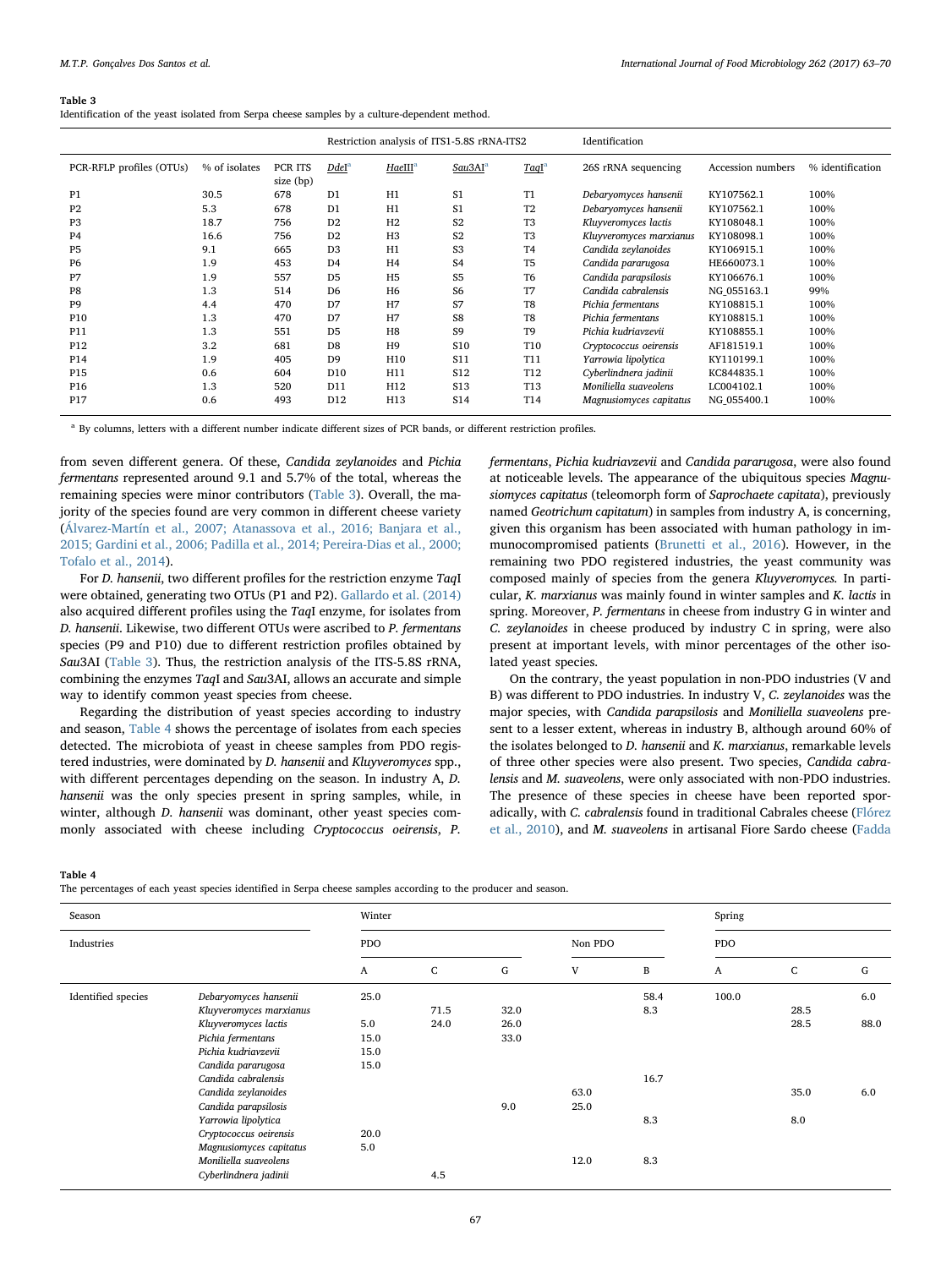

<span id="page-5-0"></span>

Fig. 2. Mean relative abundance of yeast in cheeses from different industries (capital letters) analysed in two different seasons (winter and spring) using highthroughput sequencing of the ITS rRNA gene at the genus level (A), and culture dependent methods (B).

[et al., 2004](#page-6-19)) and Mexican artisanal Cotija cheese ([Chombo-Morales](#page-6-20) [et al., 2016](#page-6-20)). Furthermore, although yeasts are rarely associated with foodborne infections, C. parapsilosis is among the most common yeast pathogens and responsible for various mycoses [\(Jacques and](#page-7-11) [Casaregola, 2008](#page-7-11)). This species was isolated in winter, at a low level in cheese obtained from industry G (PDO registered) but it was found at a higher level in cheese produced by industry V (non-PDO registered). However, C. parapsilosis has been detected in various types of cheese and infection for the arising from the consumption of food contaminated with this species, has not yet been documented ([Banjara](#page-6-4) [et al., 2015; Padilla et al., 2014; Pereira-Dias et al., 2000](#page-6-4)).

### 3.3. Culture-independent identification by HTS of the ITS rRNA gene

The HTS identifications at the genera level, of the yeast community in the cheeses obtained from the various industries and different seasons, are presented in [Fig. 2](#page-5-0)A. In agreement with the culture-dependent tools, a wide diversity of yeasts was found. The sequenced isolates were clustered into 11 main OTUs. Low percentages of sequences were associated with the phyla Basidiomycota and this was mainly found in cheese from industry A in winter. Most of the sequences were assigned to phyla Ascomycota and it is remarkable that between 4 and 10% of the sequences (industry G in both seasons and industry B) were not matched to any yeast genera of the UNITE/QIIME database. These species may be entrenched in the environment of these industries and it could be of interest to perform isolates from these buildings to obtain information about these unknown yeasts.

Regarding the yeast OTUs identified, most of the yeast species detected by the culture-dependent approach belonged to the genera found by HTS ([Table 4;](#page-4-1) [Fig. 2](#page-5-0)). Among the new OTUs, Galactomyces spp. (=Geotrichum spp.) was found at an important level in cheeses from industries C, G and V in winter and from industry C in spring. Among the species belonging to the genera Galactomyces, G. candidus (anamorph Geotrichum candidum) is a ubiquitous yeast species commonly found in cheese and with important technological application in the cheese-making process ([Boutrou and Guéguen, 2005; Ceugniez et al.,](#page-6-21) [2017\)](#page-6-21). However, the salt sensitivity of this species is well known and, in general, its growth is limited at levels above 1% ([Wyder, 1998](#page-7-12)). HTS of target genes from genomic DNA, cover live and dead microorganisms. Hence, G. candidus was probably dominant at the beginning but was out-competed by other yeast species, such as those detected by the culture-dependent method, due to the decrease in moisture and consequent increase in the salt concentration with the progression of cheese ripening. In addition, another three genera detected by HTS, Metschnikowia, Saccharomyces and Hanseniaspora, were also not found among the dominant isolates.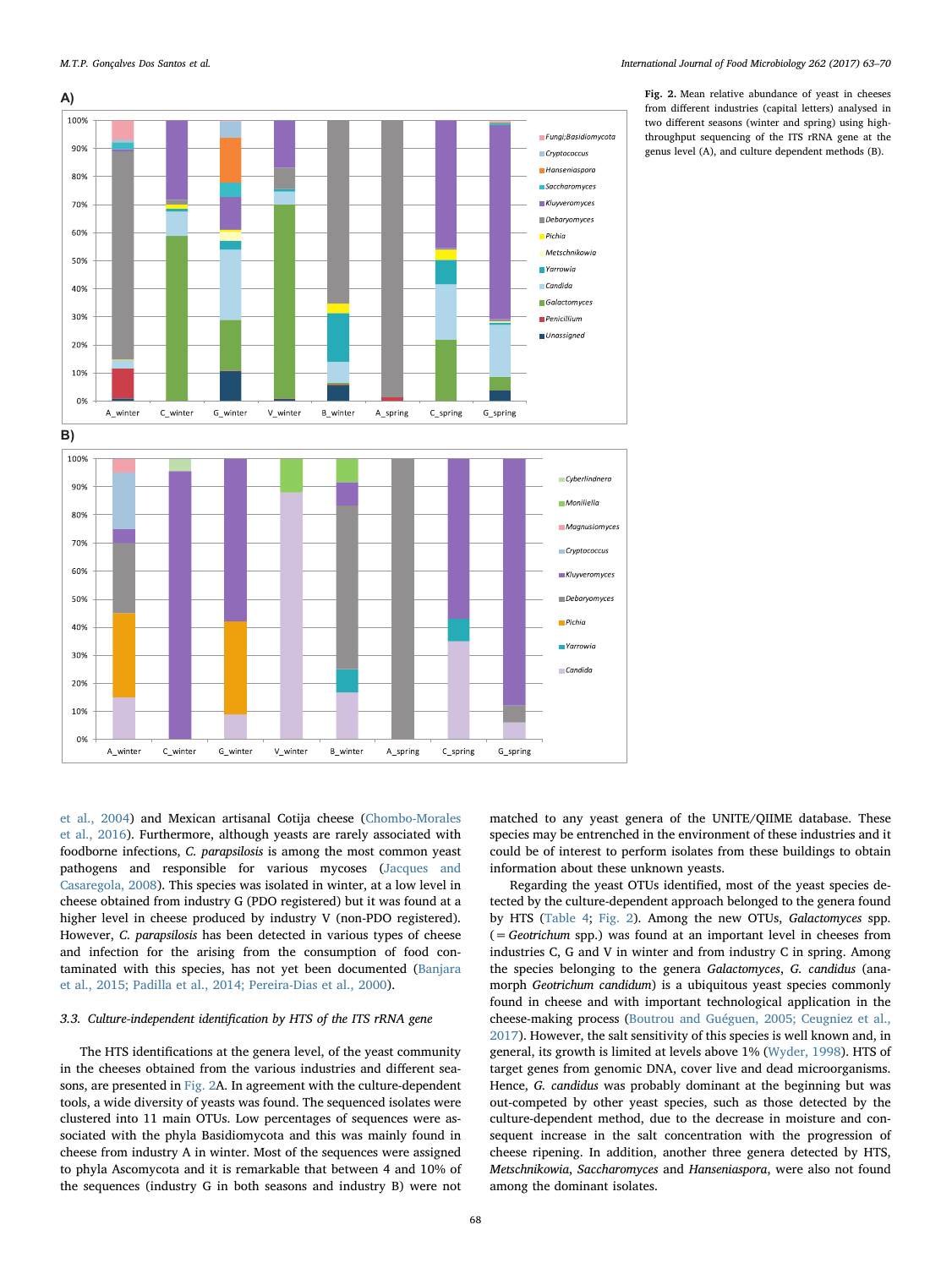Among the industries, although slight differences in the abundance of each genus, except Galactomyces, were found, overall, a high correlation between both approaches used in this work to study the Serpa cheese yeast community, was obtained ([Table 4](#page-4-1) and [Fig. 2\)](#page-5-0). Regarding the PDO registered industries, Debaryomyces spp. was dominant in cheese from industry A and Kluyveromyces spp. from industry C, in both seasons. However, in cheese from industry G, although Kluyveromyces spp. was also the most important yeast genera in spring, in winter, although HTS showed an important level of this organism, its abundance was lower than Candida spp. that was isolated from culture media at a lower level. A similar tendency was observed for the non-PDO industries, where *Debaryomyces* spp. was dominant in cheese from industry B in agreement with the culture-dependent method, however, in industry V, Candida spp. was not the major yeast and it was out-competed by other yeast genera.

The results of this study demonstrate that the yeast community of Serpa cheese is composed of a wide diversity of species, similar to the results reported in the literature in other artisanal cheese ([Atanassova](#page-6-22) [et al., 2016; Padilla et al., 2014; Pereira-Dias et al., 2000; Tofalo et al.,](#page-6-22) [2014\)](#page-6-22). The most common species detected, belonged to Debaryomyces and Kluyveromyces genera and Galactomyces may also be important during the initial stage of ripening. These species are among the most frequent yeasts found in cheese. In addition, they are recognised as safe and contribute positively to the ripening and sensorial characteristics ([Fleet, 2011\)](#page-6-23). Interestingly, in general, the same yeast genera were prevalent in PDO registered industries in both seasons, which, despite the expected differences in the yeast community of the raw materials, indicates that the cheese-making environment may be an important source of yeast with relevant functions during the ripening period. These results confirmed the evidence reported by other authors, who studied the influence of the industry environment ([Bokulich and Mills,](#page-6-10) [2013; Gori et al., 2013; Stellato et al., 2015](#page-6-10)).

### 4. Conclusion

The data reported in this study showed the complex community of yeasts in artisanal Serpa cheese. The differences between the identified yeast isolated from cheeses obtained from PDO and non-PDO registered industries, reveal that the lack of regulation of the cheese-making practice may unfavourably influence the final yeast microbiota. The combination of culture-dependent and -independent techniques, demonstrated that the prevalent yeast belonged to Debaryomyces and Kluyveromyces genera. In addition, the high levels of Galactomyces detected by HTS, which may be not viable at the end of the process, indicate its importance during the early stages of cheese ripening. The new knowledge of the yeast diversity in Serpa cheese, could be used to modify the cheese ripening conditions, to favour desirable yeast species. Additionally, the prevalent yeast isolates identified, D. hansenii and Kluyveromyces spp., may have an important role during cheese ripening and in the final sensorial characteristics. Thus, the study of their technological and functional properties could be relevant to develop an autochthonous starter culture, to ensure the final quality and safety of the cheese.

### Acknowledgements

The authors are grateful to M. Cabrero and J. Barneto for technical assistance, PDO "Serpa Cheese" for technical support, and Genoinseq (Cantanhede, Portugal) for HTS analysis. This work was funded by grant, from Junta Extremadura Government and European Regional Development Fund (ERDF) (AGA015).

### References

<span id="page-6-15"></span>[Abarenkov, K., Nilsson, R.H., Larsson, K.H., Alexander, I.J., Eberhardt, U., Erland, S.,](http://refhub.elsevier.com/S0168-1605(17)30401-4/rf0005) [Høiland, K., Kjøller, R., Larsson, E., Pennanen, T., Sen, R., Taylor, A.F.S., Tedersoo, L.,](http://refhub.elsevier.com/S0168-1605(17)30401-4/rf0005) [Ursing, B.M., Vrålstad, T., Liimatainen, K., Peintner, U., Kõljalg, U., 2010. The UNITE](http://refhub.elsevier.com/S0168-1605(17)30401-4/rf0005) database for molecular identification of fungi – [recent updates and future perspec](http://refhub.elsevier.com/S0168-1605(17)30401-4/rf0005)[tives. New Phytol. 186, 281](http://refhub.elsevier.com/S0168-1605(17)30401-4/rf0005)–285.

- <span id="page-6-7"></span>[Alessandria, V., Ferrocino, I., De Filippis, F., Fontana, M., Rantsiou, K., Ercolini, D.,](http://refhub.elsevier.com/S0168-1605(17)30401-4/rf0010) [Cocolin, L., 2016. Microbiota of an Italian Grana-like cheese during manufacture and](http://refhub.elsevier.com/S0168-1605(17)30401-4/rf0010) [ripening, unraveled by 16S rRNA-based approaches. Appl. Environ. Microbiol. 82,](http://refhub.elsevier.com/S0168-1605(17)30401-4/rf0010) 3988–[3995](http://refhub.elsevier.com/S0168-1605(17)30401-4/rf0010).
- <span id="page-6-16"></span>[Alvarenga, N., Silva, P., Garcia, J.R., Sousa, I., 2008. Estimation of Serpa cheese ripening](http://refhub.elsevier.com/S0168-1605(17)30401-4/rf0015) [time using multiple linear regression \(MLR\) considering rheological, physical and](http://refhub.elsevier.com/S0168-1605(17)30401-4/rf0015) [chemical data. J. Dairy Res. 75 \(2\), 233](http://refhub.elsevier.com/S0168-1605(17)30401-4/rf0015)–239.
- <span id="page-6-8"></span>[Álvarez-Martín, P., Flórez, A.B., López-Díaz, T.M., Mayo, B., 2007. Phenotypic and mo](http://refhub.elsevier.com/S0168-1605(17)30401-4/rf0020)lecular identifi[cation of yeast species associated with Spanish blue-veined Cabrales](http://refhub.elsevier.com/S0168-1605(17)30401-4/rf0020) [cheese. Int. Dairy J. 17, 961](http://refhub.elsevier.com/S0168-1605(17)30401-4/rf0020)–967.
- <span id="page-6-1"></span>[Aquilanti, L., Babini, V., Santarelli, S., Osimani, A., Petruzzelli, A., Clementi, F., 2011.](http://refhub.elsevier.com/S0168-1605(17)30401-4/rf0025) [Bacterial dynamics in a raw cow's milk](http://refhub.elsevier.com/S0168-1605(17)30401-4/rf0025) Caciotta cheese manufactured with aqueous extract of Cynara cardunculus dried fl[owers. Lett. Appl. Microbiol. 52, 651](http://refhub.elsevier.com/S0168-1605(17)30401-4/rf0025)–659.
- <span id="page-6-22"></span>[Atanassova, M.R., Fernández-Otero, C., Rodríguez-Alonso, P., Fernández-No, I.C.,](http://refhub.elsevier.com/S0168-1605(17)30401-4/rf0030) [Garabal, J.I., Centeno, J.A., 2016. Characterization of yeasts isolated from artisanal](http://refhub.elsevier.com/S0168-1605(17)30401-4/rf0030) [short-ripened cows' cheeses produced in Galicia \(NW Spain\). Food Microbiol. 53,](http://refhub.elsevier.com/S0168-1605(17)30401-4/rf0030) 172–[181](http://refhub.elsevier.com/S0168-1605(17)30401-4/rf0030).
- <span id="page-6-4"></span>[Banjara, N., Suhr, M.J., Hallen-Adams, H.E., 2015. Diversity of yeast and mold species](http://refhub.elsevier.com/S0168-1605(17)30401-4/rf0035) [from a variety of cheese types. Curr. Microbiol. 70, 792](http://refhub.elsevier.com/S0168-1605(17)30401-4/rf0035)–800.
- <span id="page-6-2"></span>[Beresford, T.P., Fitzsimons, N.A., Brennan, N.L., Cogan, T.M., 2001. Recent advances in](http://refhub.elsevier.com/S0168-1605(17)30401-4/rf0040) [cheese microbiology. Int. Dairy J. 11, 259](http://refhub.elsevier.com/S0168-1605(17)30401-4/rf0040)–274.
- [Binetti, A., Carrasco, M., Reinheimer, J., Suárez, V., 2013. Yeasts from autochthonal](http://refhub.elsevier.com/S0168-1605(17)30401-4/rf0045) [cheese starters: technological and functional properties. J. Appl. Microbiol. 115,](http://refhub.elsevier.com/S0168-1605(17)30401-4/rf0045) 434–[444](http://refhub.elsevier.com/S0168-1605(17)30401-4/rf0045).
- [Blackwood, C.B., Marsh, T., Kim, S.H., Paul, E.A., 2003. Terminal restriction fragment](http://refhub.elsevier.com/S0168-1605(17)30401-4/rf0050) [length polymorphism data analysis for quantitative comparison of microbial com](http://refhub.elsevier.com/S0168-1605(17)30401-4/rf0050)[munities. Appl. Environ. Microbiol. 69, 926](http://refhub.elsevier.com/S0168-1605(17)30401-4/rf0050)–932.
- <span id="page-6-11"></span>[Bokulich, N.A., Mills, D.A., 2012. Next-generation approaches to the microbial ecology of](http://refhub.elsevier.com/S0168-1605(17)30401-4/rf0055) [food fermentations. BMB Rep. 45, 377](http://refhub.elsevier.com/S0168-1605(17)30401-4/rf0055)–389.

<span id="page-6-10"></span>[Bokulich, N.A., Mills, D.A., 2013. Facility-speci](http://refhub.elsevier.com/S0168-1605(17)30401-4/rf0060)fic "house" microbiome drives microbial [landscapes of artisan cheesemaking plants. Appl. Environ. Microbiol. 79, 5214](http://refhub.elsevier.com/S0168-1605(17)30401-4/rf0060)–5223. [Boutrou, R., Guéguen, M., 2005. Interests in](http://refhub.elsevier.com/S0168-1605(17)30401-4/rf0065) Geotrichum candidum for cheese technology.

- <span id="page-6-21"></span><span id="page-6-17"></span>[Int. J. Food Microbiol. 102, 1](http://refhub.elsevier.com/S0168-1605(17)30401-4/rf0065)–20. [Brunetti, G., Visconti, V., Ghezzi, M.C., Mantovani, S., Ferretti, G., Raponi, G., 2016.](http://refhub.elsevier.com/S0168-1605(17)30401-4/rf0070)
- [Management and treatment of](http://refhub.elsevier.com/S0168-1605(17)30401-4/rf0070) Magnusiomyces capitatus (Geotrichum capitatum) [pleural infection in a non-neutropenic patient with posaconazole. A new therapeutic](http://refhub.elsevier.com/S0168-1605(17)30401-4/rf0070) opportunity? [New Microbiol. 39, 307](http://refhub.elsevier.com/S0168-1605(17)30401-4/rf0070)–309.
- <span id="page-6-13"></span>[Caporaso, J.G., Kuczynski, J., Stombaugh, J., Bittinger, K., Bushman, F.D., Costello, E.K.,](http://refhub.elsevier.com/S0168-1605(17)30401-4/rf0075) [Fierer, N., Pena, A.G., Goodrich, J.K., Gordon, J.I., Huttley, G.A., Kelley, S.T.,](http://refhub.elsevier.com/S0168-1605(17)30401-4/rf0075) [Knights, D., Koenig, J.E., Ley, R.E., Lozupone, C.A., McDonald, D., Muegge, B.D.,](http://refhub.elsevier.com/S0168-1605(17)30401-4/rf0075) [Pirrung, M., Reeder, J., Sevinsky, J.R., Turnbaugh, P.J., Walters, W.A., Widmann, J.,](http://refhub.elsevier.com/S0168-1605(17)30401-4/rf0075) [Yatsunenko, T., Zaneveld, J., Knight, R., 2010. QIIME allows analysis of high](http://refhub.elsevier.com/S0168-1605(17)30401-4/rf0075)[throughput community sequencing data. Nat. Methods 7, 335](http://refhub.elsevier.com/S0168-1605(17)30401-4/rf0075)–336.
- <span id="page-6-6"></span>[Carreira, A., Paloma, L., Loureiro, V., 1998. Pigment producing yeasts involved in the](http://refhub.elsevier.com/S0168-1605(17)30401-4/rf0080) [brown surface discoloration of ewes' cheese. Int. J. Food Microbiol. 41, 223](http://refhub.elsevier.com/S0168-1605(17)30401-4/rf0080)–230.
- [Ceugniez, A., Drider, D., Jacques, P., Coucheney, F., 2015. Yeast diversity in a traditional](http://refhub.elsevier.com/S0168-1605(17)30401-4/rf0085) French cheese "Tomme d'orchies" [reveals infrequent and frequent species with as](http://refhub.elsevier.com/S0168-1605(17)30401-4/rf0085)sociated benefi[ts. Food Microbiol. 52, 177](http://refhub.elsevier.com/S0168-1605(17)30401-4/rf0085)–184.
- [Ceugniez, A., Taminiau, B., Coucheney, F., Jacques, P., Delcenserie, V., Daube, G., Drider,](http://refhub.elsevier.com/S0168-1605(17)30401-4/rf0090) D., 2017. Fungal diversity of "Tomme d'Orchies" [cheese during the ripening process](http://refhub.elsevier.com/S0168-1605(17)30401-4/rf0090) [as revealed by a metagenomic study. Int. J. Food Microbiol. 258, 89](http://refhub.elsevier.com/S0168-1605(17)30401-4/rf0090)–93.
- <span id="page-6-20"></span>[Chombo-Morales, P., Kirchmayr, M., Gschaedler, A., Lugo-Cervantes, E., Villanueva-](http://refhub.elsevier.com/S0168-1605(17)30401-4/rf0095)Rodríguez, S., 2016. Eff[ects of controlling ripening conditions on the dynamics of the](http://refhub.elsevier.com/S0168-1605(17)30401-4/rf0095) [native microbial population of Mexican artisanal Cotija cheese assessed by PCR-](http://refhub.elsevier.com/S0168-1605(17)30401-4/rf0095)[DGGE. LWT-Food Sci. Technol. 65, 1153](http://refhub.elsevier.com/S0168-1605(17)30401-4/rf0095)–1161.
- <span id="page-6-0"></span>[Council Regulation \(EEC\), 2017. No 2081/92 of 14 July 1992 on the Protection of](http://refhub.elsevier.com/S0168-1605(17)30401-4/rf0100) [Geographical Indications and Designations of Origin for Agricultural Products and](http://refhub.elsevier.com/S0168-1605(17)30401-4/rf0100) [Foodstu](http://refhub.elsevier.com/S0168-1605(17)30401-4/rf0100)ffs.
- <span id="page-6-9"></span>[De Filippis, F., Parente, E., Ercolini, D., 2017. Metagenomics insights into food fermen](http://refhub.elsevier.com/S0168-1605(17)30401-4/rf0105)[tations. Microb. Biotechnol. 10, 91](http://refhub.elsevier.com/S0168-1605(17)30401-4/rf0105)–102.
- <span id="page-6-3"></span>[Delavenne, E., Mounier, J., Asmani, K., Jany, J.L., Barbier, G., Le Blay, G., 2011. Fungal](http://refhub.elsevier.com/S0168-1605(17)30401-4/rf0110) [diversity in cow, goat and ewe milk. Int. J. Food Microbiol. 151, 247](http://refhub.elsevier.com/S0168-1605(17)30401-4/rf0110)–251.
- <span id="page-6-5"></span>[Dugat-Bony, E., Garnier, L., Denonfoux, J., Ferreira, S., Sarthou, A.S., Bonnarme, P.,](http://refhub.elsevier.com/S0168-1605(17)30401-4/rf0115) [Irlinger, F., 2016. Highlighting the microbial diversity of 12 French cheese varieties.](http://refhub.elsevier.com/S0168-1605(17)30401-4/rf0115) [Int. J. Food Microbiol. 238, 265](http://refhub.elsevier.com/S0168-1605(17)30401-4/rf0115)–273.
- <span id="page-6-14"></span>[Edgar, R.C., Haas, B.J., Clemente, J.C., Quince, C., Knight, R., 2011. UCHIME improves](http://refhub.elsevier.com/S0168-1605(17)30401-4/rf0120) [sensitivity and speed of chimera detection. Bioinformatics 27, 2194](http://refhub.elsevier.com/S0168-1605(17)30401-4/rf0120)–2200.
- <span id="page-6-19"></span>[Fadda, M.E., Mossa, V., Pisano, M.B., Deplano, M., Cosentino, S., 2004. Occurrence and](http://refhub.elsevier.com/S0168-1605(17)30401-4/rf0125) [characterization of yeasts isolated from artisanal Fiore Sardo cheese. Int. J. Food](http://refhub.elsevier.com/S0168-1605(17)30401-4/rf0125) [Microbiol. 95, 51](http://refhub.elsevier.com/S0168-1605(17)30401-4/rf0125)–59.
- <span id="page-6-23"></span>[Fleet, G.H., 2011. Yeast spoilage of foods and beverages. In: Kurtzman, C.P., Fell, J.W.,](http://refhub.elsevier.com/S0168-1605(17)30401-4/rf0130) [Boekhout, T. \(Eds.\), The Yeasts: A Taxonomic Study,](http://refhub.elsevier.com/S0168-1605(17)30401-4/rf0130) fifth ed. Elsevier, Amsterdam, [pp. 53](http://refhub.elsevier.com/S0168-1605(17)30401-4/rf0130)–63.
- <span id="page-6-18"></span>[Flórez, A.B., Belloch, C., Álvarez-Martín, P., Querol, A., Mayo, B., 2010.](http://refhub.elsevier.com/S0168-1605(17)30401-4/rf0135) Candida cabralensis [sp. nov., a yeast species isolated from traditional Spanish blue-veined Cabrales](http://refhub.elsevier.com/S0168-1605(17)30401-4/rf0135) [cheese. Int. J. Syst. Evol. Microbiol. 60, 2671](http://refhub.elsevier.com/S0168-1605(17)30401-4/rf0135)–2674.
- <span id="page-6-12"></span>[Gallardo, G., Ruiz-Moyano, S., Hernández, A., Benito, M.J., Córdoba, M.G., Pérez-Nevado,](http://refhub.elsevier.com/S0168-1605(17)30401-4/rf0140) [F., Martín, A., 2014. Application of ISSR-PCR for rapid strain typing of](http://refhub.elsevier.com/S0168-1605(17)30401-4/rf0140) Debaryomyces hansenii isolated [from dry-cured Iberian ham. Food Microbiol. 42, 205](http://refhub.elsevier.com/S0168-1605(17)30401-4/rf0140)–211.
- [Gardini, F., Tofalo, R., Belletti, N., Iucci, L., Suzzi, G., Torriani, S., Guerzoni, M.E.,](http://refhub.elsevier.com/S0168-1605(17)30401-4/rf0145) [Lanciotti, R., 2006. Characterization of yeasts involved in the ripening of Pecorino](http://refhub.elsevier.com/S0168-1605(17)30401-4/rf0145) [Crotonese cheese. Food Microbiol. 23, 641](http://refhub.elsevier.com/S0168-1605(17)30401-4/rf0145)–648.
- [Gori, K., Ryssel, M., Arneborg, N., Jespersen, L., 2013. Isolation and identi](http://refhub.elsevier.com/S0168-1605(17)30401-4/rf0150)fication of the